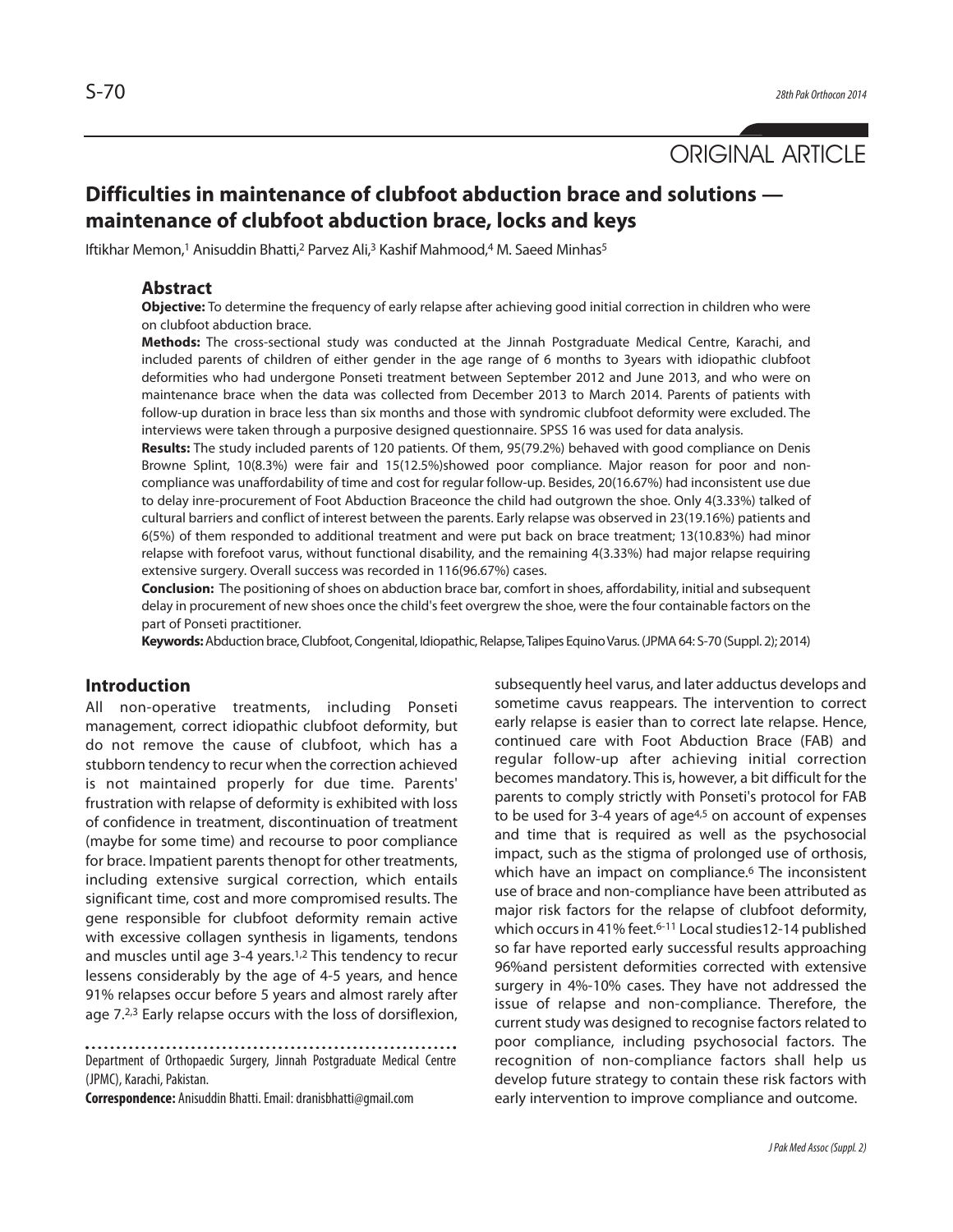## **Subjects and Methods**

The cross-sectional study was conducted at the Jinnah Postgraduate Medical Centre, Karachi, and included parents of children of either gender in the age range of 6 months to 3years with idiopathic clubfoot deformities who had undergone Ponsetiserial manipulation and castings on a weekly basis between September 2012 and June 2013, and who were on maintenance brace when the data was collected from December 2013 to March 2014. Parents of patients with follow-up duration in brace less than six months and those with syndromic clubfoot deformity were excluded. The interviews were taken through a purposive designed questionnaire.

After achieving initial correction with Pirani score 0-0.5, with or without Per-Cutaneous Tendo Achilles Tenotomy (PCTAT), FAB (Denis Browne Splint) was applied on the day when the last cast was removed. The parents were trained for applying the FAB for 23 hours a day, off for an hour and its re-fixing. Continued in this way for three months and thereafter, applying brace at night and nap till the child was over three years of age, or for one year in children who started the brace after two-and-a-half years of age. Parents were also taught about positioning of both shoes rotated externally on the abduction bar for 70 degrees in bilateral deformity; whereas, in unilateral cases, the affected foot was held at 70-degree external rotation and the normal foot at 30-40 degrees and the bar was curved with convexity away from the child for 10-15 degrees to hold the feet in dorsiflexion of feet.<sup>2,15</sup> They were trained to ensure that the heel was seated in the bottom of the shoe, confirmed through rear bottom inspection hole. Parents were also taught to exercise the child's knee together as a unit (flex and extend) in the brace, to customise the baby to move legs simultaneously. Otherwise child may frustrate with interference of the bar when singles move alone.<sup>2</sup> They were briefed to check for skin red spot or blister when the child cries excessively. The education brochures in local language were given to parents on each visit and they also got knowledge about how to apply, remove and re-apply FAB through wallmounted posters in the local language while they were waiting at the Clubfoot Clinic. In the later phase of study, to overcome the vendors' supply delay and varied fabrication of shoes, the FAB stock of 22 pair of 8cm to 13cm shoe sizes and three sizes of bars were made readily available in each clinic. However, before June 2013, this problem was covered by taking measurement of one affected feet in bilateral and of the normal foot in unilateral deformities on the day before the last cast was applied for 3 weeks. We made an indigenous "template" for shoe sizes with marking made for 8cm to 13cm shoe sizes (Figure 1-A). The measurement was made by placing patient's foot on matching shoe size template (Figure 1-B). This would indicate the inside size for the shoe required. By the time the cast was removed after 3 weeks, the vendor would have supplied the FAB with matching size.

Patients with follow-up duration in braceless than six months were excluded and so were those having clubfoot associated with teratogenic/spastic/paralytic/syndromic and/or other musculoskeletal disorders.

The study was conducted with the approval of the institutional review board, and with prior informed written consent from parents taken during briefing when the first cast was applied, and again during the interview for this study. All parents signed a written consent for publication and display of photographs.

The parents were interviewed through a purposive designed questionnaire related to brace compliance/problems. The assessment of noncompliance factors for FAB and relapse was made through the questionnaire and the purposive predesigned proforma. The factors included fabrication of shoes, illfitting, bar length, parents' affordability in terms of cost, time and travel, parents education level and psychsocial factors. Compliance was defined as 'strict adherence to brace wear protocol in accordance with Ponseti'steaching'.1,2 Early relapse was defined as loss of correction achieved with Ponseti treatment that required additional casts with or without minor surgery. Signs of early relapse were defined with reference to Ponseti.<sup>1,2</sup> Demographic data, findings of clinical examination, Pirani scoring and FAB status made on each visit and on the last visitwas retrieved from the soft and hard files maintained for each patient.

The collected data was analysed using SPSS 16 software. Mean and standard deviation (SD) were calculated for age. Frequency and percentages were calculated for gender, foot affected and outcome variables like early relapse and compliance (yes/no). Effect modifier was controlled through stratification of data with age, gender and foot affected to see the impact of these on outcome variables. Post-stratification, chi square test was applied and p<0.05 was considered significant.

#### **Results**

The study included parents of 120 patients whose age range at last follow-up was between 3 months and 3 years with a mean of  $2.57\pm1.18$  (p=0.001). The most common age group was12-18 months in 47(39%). The female-tomale ratio was 1:1.3. Unilateral versus bilateral clubfoot deformity ratio was 1:1.4 (Table-1).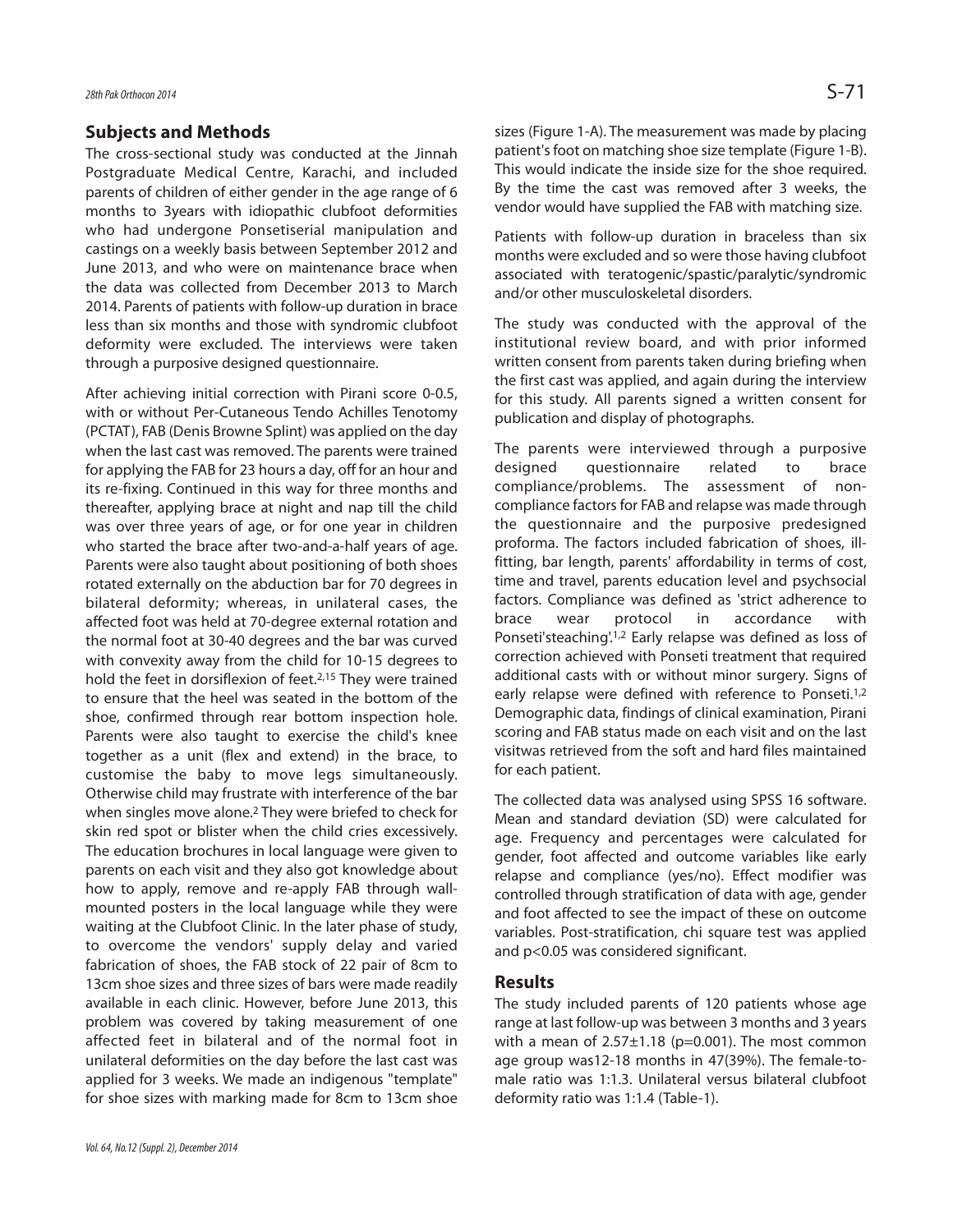**Table-1:** Patients age at the time of interview from parent, last visit.

| $\triangle$ 9-12 Months, Non walker          | 23 (19.17%)  |
|----------------------------------------------|--------------|
| ◆ 12-18 Months, Non walker                   | 23 (19.17%)  |
| $\triangle$ 12-18 Months, Walker             | 24 (20%)     |
| ◆ 18-24 Months, Walker                       | 34 (28.34%)  |
| $\triangle$ 2-3 Years, walker*               | 5(4.16%)     |
| $\triangleq$ 3 + years, walker <sup>!!</sup> | $11(9.16\%)$ |
| $\triangleleft$ Total                        | 120 children |
|                                              |              |

\*80% of them continued Foot Abduction Brace, 2(1.67%) have minor relapse, !!: all discontinued Foot Abduction Brace, 3 (2.5%) have minor relapse.

#### **Table-2:** Compliance and relapse rate.

|                                                              | Compliance; Good: 79.17% (95). | Fair: 8.33% (10). | Poor: 12.5% (15) |
|--------------------------------------------------------------|--------------------------------|-------------------|------------------|
| Typical Responsive Feet Patients, no relapse                 |                                | 80.83% (97)       |                  |
| <b>EARLY Relapse:</b>                                        |                                | 19.17% (23)       |                  |
| Atypical feet Patients, responded after additional treatment |                                | $5\%$ (6)         |                  |
| Residual, minor, acceptable forefoot Varus deformity         |                                | 10.83% (13)       |                  |
| Resistant feet Patients needed extensive surgery, failure    |                                | $3.33\%$ (4)      |                  |
| <b>Overall Success Rate</b>                                  |                                | 96.67%            |                  |
| (116)                                                        |                                |                   |                  |



**Figure-1-A:** The template for measurement, of inside shoe sizes range from 8cm (size 0) to 13cm (size 5). The size 8cm (size 0) often suits to infant of the age of 2months.

In 95(79.2%) cases, the compliance was good, 10(8.3%) were fair and 15(12.5%) showed poor compliance.

Early relapse was observed in 23(19.16%) patients and 6(5%) of them responded to additional treatment and were put back on brace treatment; 13(10.83%) had minor relapse with forefoot varus, without functional disability, and the remaining 4(3.33%) had major relapse requiring extensive surgery. Overall success was recorded in 116(96.66%) cases (Table-2).

Major reason for poor and non-compliance was unaffordability of time and cost for regular follow-up in 15(12.5%) cases. Besides, 20(16.67%) had inconsistent use due to delay in re-procurement of FAB once the child had **Table-3:** Problems notified by parents in FAB wear and compliance.

| 1: Poor and FairCompliancedue to unaffordability of time and Cost:                      | $n = 15$ |
|-----------------------------------------------------------------------------------------|----------|
| ♦ Difficult to reach CFC, long distance                                                 | $n=8$    |
| • Cannot afford time to reach CFC                                                       | $n=7$    |
| 2: Inconsistent Use due to uncomfortable Shoes:                                         | $n = 17$ |
| $\triangle$ Hard leather, cutting margins, not using shoe tongue                        | $n=1$    |
| ← Pressure sore                                                                         | $n=7$    |
| $\triangle$ Abduction bar wider than Shoulder breadth causing knee valgus deformity n=9 |          |
| 3: Inconsistent use due to Psycho-Social Issues                                         | $n=4$    |
| • Parents & Guardians conflict of interest and lack of cooperation in completion of     |          |
| treatment with FAB                                                                      |          |
| 4: Problem Fabrication of Shoes:                                                        | $n = 51$ |
| ← Looseness of bolt                                                                     | $n=8$    |
| ← Frequent slippage of foot from shoe, Posterior High top, Vertical slope               | $n = 13$ |
| ← Heel not touching Platform                                                            | $n=8$    |
| ◆ Placing Cotton/Foam / cloth pad under heel                                            | $n=2$    |
| ◆ No inspection hole in Shoes:                                                          | $n=20$   |
| <b>5: Vendors Factors:</b>                                                              | $n = 20$ |
|                                                                                         |          |

◆ Delayed supply: (in early 8 months) they were given another cast for 1-2 weeks till availability of FAB, this include 09 case with small size shoes

**6: Physician Factors:** incomplete, inconsistent counselling and behaviour. Number could not be evaluated particularly at Public hospital care. And it was a limitation of study that multiple personnel'swere involved in counselling and parents' education. However, deficiencies were there.

All these issues occurred at various times in different patients, but the relapse occurred only in 23 patients.

FAB: Foot Abduction Brace.



**Figure-1-B:** Method of measuring inside shoe size for a child needing FAB.

outgrown the shoe. Only 4(3.33%) talked of cultural barriers and conflict of interest between the parents (Table-3).

#### **Discussion**

The congenital clubfoot deformity (CCFD) is one of the most common foot deformities that may impede child's physical, emotional, economic and social development when not treated successfully or left untreated. When they grew up with deformed feet, the feet become painful, deformed, restrict their social life, economic wellbeing, and cause much frustration to the family.<sup>16</sup>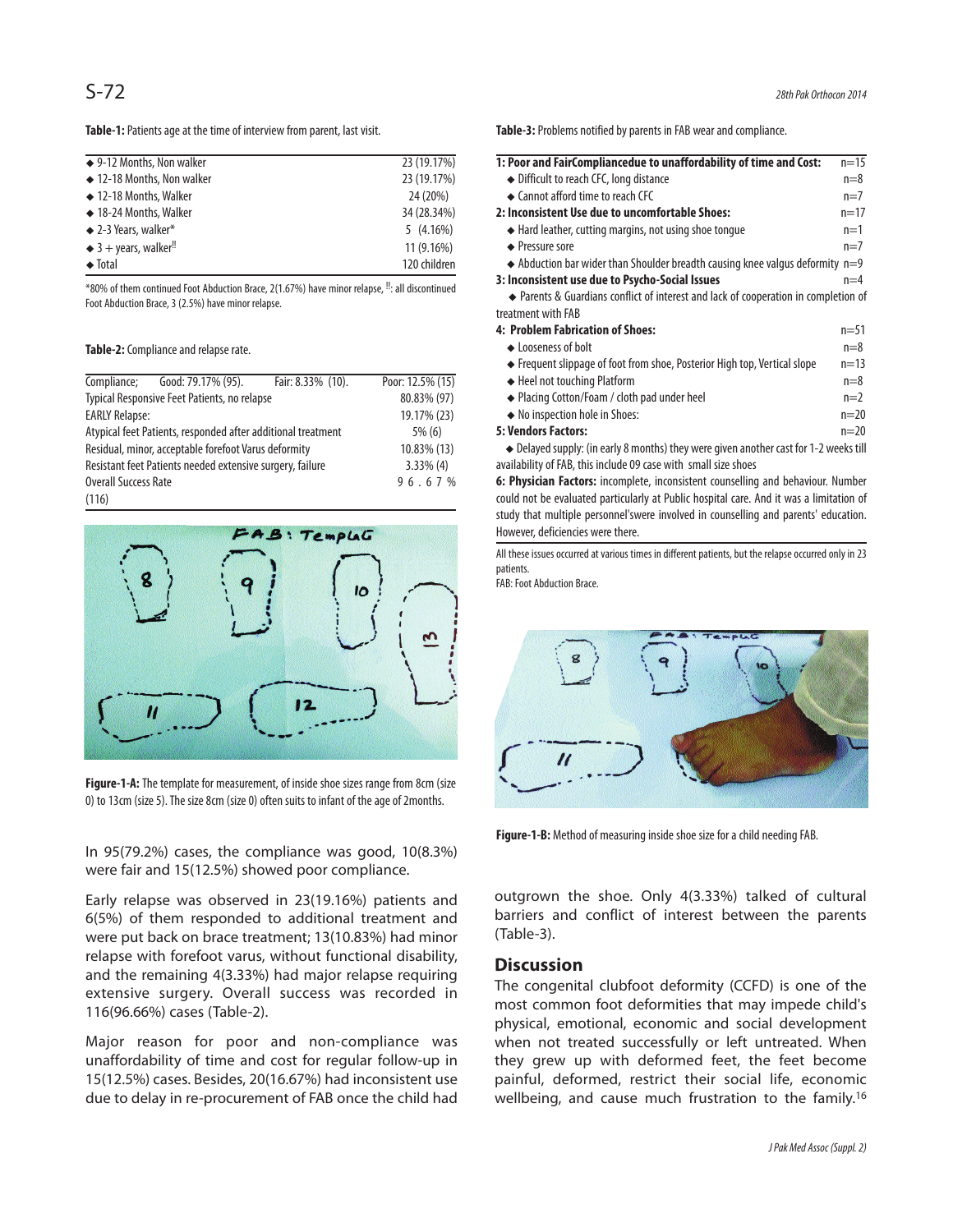Clubfoot is a preventable deformity that just needs early non-operative intervention, which can be started at any age in childhood before it becomes a fixed bony deformity. Morcuende<sup>10</sup> reported no increased difficulty in correcting the deformity in children up to the age of 2 years or in patients who previously had a non-surgical correction attempt. The Ponseti technique of serial manipulation, specific technique of cast application with a possible PCTAT, has been proved superior to other nonoperative techniques. "The method has been reported to have short-term success rates approaching 90%, and equally impressive long-term results.<sup>6,17</sup> Morcuende10 reported that >95% of idiopathic clubfoot can be corrected without the need for extensive corrective surgery. Ponseti management is based on two phases. Phase one includes three steps: screening for foot deformity, confirmation of clubfoot deformity, correction of deformity by 4-6 weekly serial manipulations and casts, with or without PCTAT. More than 80% of the deformities get completely corrected within 2 months of the initiation of treatment.<sup>10</sup> The second phase is the longest one spanning over 3-4 years, where relapse of deformity is prevented by FAB. This phase of brace treatment requires dedication, meticulous care on the part of both the treating physician and the parents.<sup>9</sup> Almost every Ponseti practitioner has reported the bracing phase as an essential part of management for the success of treatment.<sup>6-9,11,18</sup> Further to that, Herzenberg<sup>18</sup> and Morcuende<sup>10</sup> have called orthotic treatment "a critical part to avoid recurrence", and its successful use reduces the need for extensive surgical release upto 58%-95%.10,18 Dobbs,<sup>6</sup> Ramirez,<sup>7</sup> Haft,<sup>8</sup> Avilucia,<sup>9</sup> Morcuende<sup>10</sup> and Thacker<sup>19</sup> suggest strong association of non-compliance with brace-wear to increase the risk of relapse. Haft<sup>8</sup> considered bracing as a crucial part of the treatment, reporting five times greater chance of having a recurrence in non-compliant than compliant families. Morcuende<sup>10</sup> observed that non-compliance was associated with 17 times greater odds of relapse (15 of 17) compared with compliance (6 of 14). He further reported second relapse in 2.5% cases that were non-compliant and required tibialis anterior tendon transfer (TATT). In another study by Morcuende,<sup>20</sup> the relapse rate was reported as 80% in non-compliant and 6% in compliant families. Abdelgawad et al<sup>11</sup> reported significantly high (16%) rate of relapse in compliant families compared to 6% reported by Morcuende<sup>10</sup> and others.8,9,10 It was also higher than most other studies.<sup>8-10,20</sup> However, Abdelgawad<sup>11</sup> reported this high rate with Ankle Foot Orthoses (AFO) instead of FAB. The AFO is not recommended by Ponseti's teaching, as the abduction of foot is difficult to be maintained with AFO and it reproduces high rate of relapse. Out of 23

relapsed patients in our study, 6 were among compliant families. One of them was using pad under the heel to accommodate heel-raise within the shoes. The other one developed second and third relapse after additional treatments despite good brace compliance. He was lately diagnosed to have neurological involvement of S1, L5 nerve root agenesis. The other 4 patients relapsed because of inconsistent use due to delayed procurement of the brace. The remaining patients with relapse were among the non-compliant families or those who discontinued FAB. The underlying muscle imbalance and ligament stiffness of the foot<sup>15,20</sup> has been cited as the cause for relapse in the compliant group, and it is further reported to have less severe relapse, minor forefoot varus in compliant families compared to the non-compliant ones.<sup>19</sup> This was also seen in our study that minor residual deformities, like forefoot varus without functional disability, $19,21$  were more in the compliant group compared to the noncompliant.

Literature from Pakistan,<sup>12,14</sup> India<sup>15</sup> and Africa<sup>21</sup> has reported successful results with Ponseti treatment ranging from 98%-100%, but have not thoroughly assessed the issues of relapse and compliance. They have generally associated relapse with initial severity, age at presentation, ethnicity, cultural barriers and travel distance to treatment sites. The present study and reports by Haft<sup>8</sup> and Morcuende<sup>10,20</sup> find no significant relationship of relapse with age at presentation, previous unsuccessful treatment, complexity or intrinsic severity of the deformity, number of casts required for correction, ethnicity or family history of clubfoot. Haft,<sup>8</sup> Aviluceia,<sup>9</sup> however, have reported some relationship of cultural factors coupled with the distance from the site of care and caregivers' tolerance to increased incidence of relapse, recurrence, partial compliance and non-compliance. In our interviews with parents, the cultural factors and the distance to travel was the second highest reason for inconsistent use of FAB and non-compliance. The cultural factors were more apparent among parents from higher societies. They discontinued FAB while attending festivals and parties, often did not re-apply FAB on that night, some discontinued on religious holidays and with this relaxation, the child avoided to wear FAB again. When child started crying and kicking on bed, the compassionate parents removed the brace to alleviate the discomfort. Without brace, the deformity recurs and gradually becomes more severe.

Cultural non-compliance was less often obvious in patients from rural population than urban. Whereas the inconsistent use and premature discontinuation of the brace was more in rural than urban area patients, majority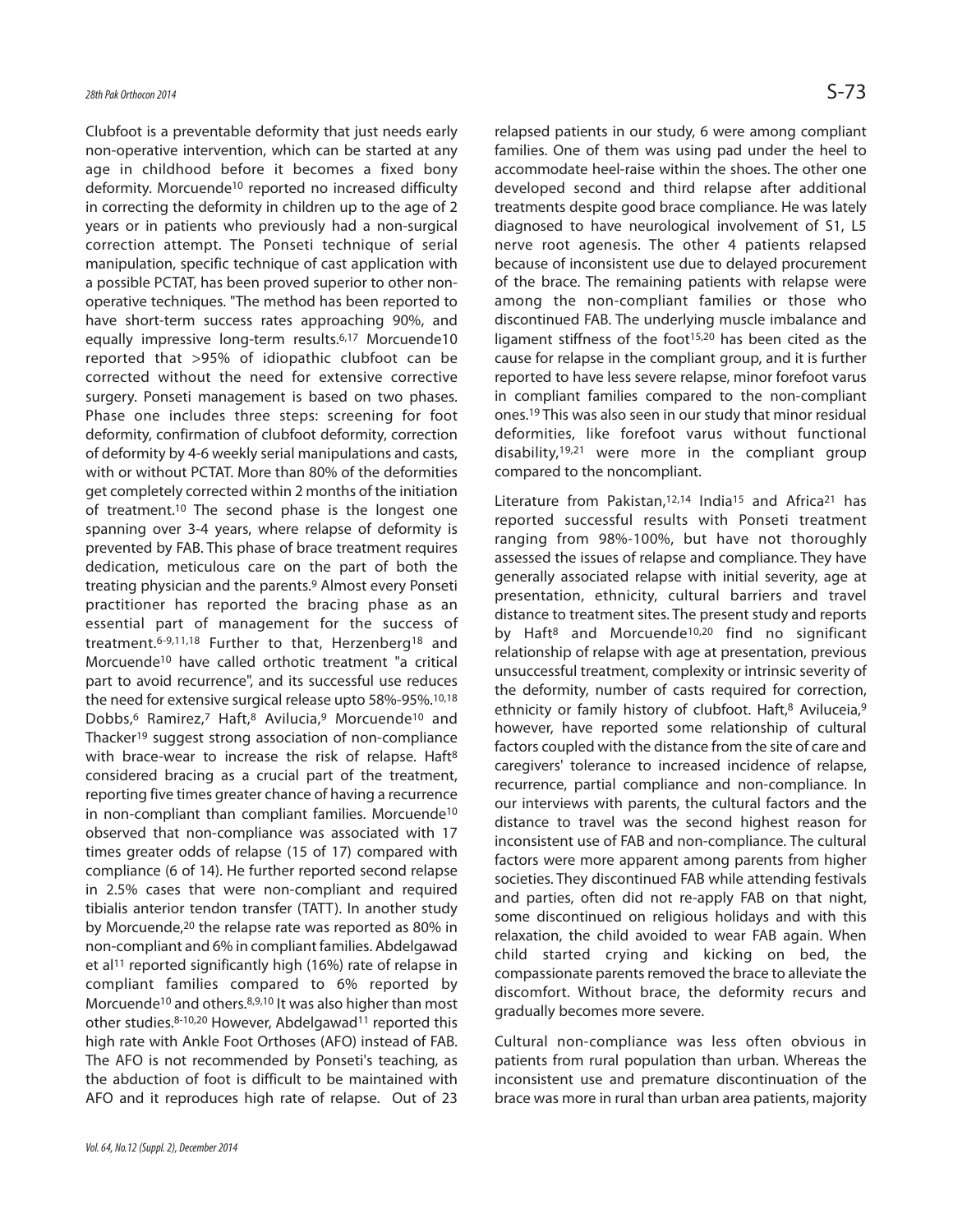of these parents related discontinuation with low income, affordability of time and travel due to work engagements. Avilucea<sup>9</sup> referred to this issue as: "cultural factors coupled with the distance from site of care results in difference in clinical outcome"; he considered FAB after cast treatment as key factor in success or failure of the Ponseti method. We were able to contain these issues in later half of the study by making repeated calls to parents, counselling and arranging good inventory of FAB. About a couple of dozen pairs of all shoe sizes were arranged and provided free/partially free of cost, as charity or donations. This significantly improved compliance and encouraged parents to continue the treatment. Procurement from single vendor also helped to contain shoe fabrication factors leading to children intolerance to FAB. Skin blister formation due to friction at heel in wide shoes, at dorsum by rubbing with tongue of the shoe that were used without socks due to hot weather was another factor for kids' intolerance. The kids' non-acceptability with continuous crying and kickingled to intolerance in four parents, leading to inconsistence use and frequent discontinuation of FAB. This raised significant conflict of interest in two families, but one of the grandparents continued to bring the child repeatedly for treatment of the relapse that was again resolved after repeated counselling. Regarding acceptability of FAB, Avilucia<sup>9</sup> observed that the distinction between when the infant is merely annoyed by the brace and when he or she is expressing pain is difficult to ascertain. However, to contain these issues excellent communication between the physician and the family is really required.9,11,15 We could overcome the issue of cultural, social and financial barriers with frequent telephone calls and counselling, to partial/poor compliant parents, especially those who had not attended clinics in the preceding three months. The significant change in mindset was also observed in parents when the number of parents interact with each other while waiting in clinics and reading education material, wall-mounted and clubfoot fliers. Haft,<sup>8</sup> Dobbs,<sup>6</sup> Avilucia<sup>9</sup> and Gupta<sup>15</sup> also emphasised on this issue and observed that integrated approach, proper motivation and persuading the parents to accept long-term brace treatment that helps to maintain correction over a longer period of time and prevents relapse.<sup>15</sup> However, 'no level of motivation can compensate for an imperfect brace<sup>'.22</sup> The articulated foot abduction dynamic brace has been introduced recently with significantly low rate of noncompliance; as low as 7%.<sup>22</sup> Minimum non-compliance is reported due to maximum acceptance by the children and comfort with dynamic orthosis. However, we have no experience with dynamic brace to comment on.

# **Conclusion**

The positioning of shoes on the abduction bar, comfort in shoes, affordability, initial and subsequent delay in procurement of new shoes are the four containable factors on the part of Ponseti practitioners. The continuation of brace treatment over three years of age and psycho-social factors are also easy to contain with timely counselling during parents' visits or with frequent telephone calls to poor-compliant parents. Measuring shoe size on the day of the last cast can also easily contain the delay on the part of vendors. The other way is to make available the stock of braces required for at least two months. Here comes the two real challenges for Ponseti practitioner to overcome; one to get persistence and long-term adherence to FAB, which is the key factor. Second one is the success of educating the parents and family regarding their role in the maintenance of correction.

### **Acknowledgment**

We are grateful to Dr. Kashif Rasheed Shaikh, Statistician, and Ms. Nudrat Alvi, Chief librarian, JPMC, for their assistance in statistical review and reference citation.

#### **References**

- 1. Ponseti IV. Congenital clubfoot. Fundamentals of treatment. New York: Oxford University Press; 1996, pp 5.
- 2. Staheli L. Ponseti IV. Clubfoot Management. Teaching Manual for healthcare providers in Uganda. Global-Help Organization Publications. [online] [cited 2014 Sep 12]. Available from: URL: http://www.global-help.org.2008:1-47
- 3. LaavegSJ, Ponseti IV. Long-term results of treatment of Congenital Clubfoot. J Bone Joint Surg Am; 1980; 62: 23-31
- 4. Verma A, Mehtani A, Sural S, Maini L, Gautam VK, Basran SS, et al. Management of idiopathic clubfoot in toddlers by Ponseti's method. J Pediatr Orthop B 2012; 21: 79-84.
- 5. Garg S, Porter K. Improved bracing compliance in children with clubfeet using a dynamic orthosis. J Child Orthop 2009; 3: 271-6.
- 6. Dobbs MB, Rudzki JR, Purcell DB, Walton P, Kristina R, Gurnett A. Factors Predictive of Outcome after Use of the Ponseti Method for the Treatment of Idiopathic Clubfeet. J Bone Joint Surg Am 2004: 86: 22-7.
- 7. Ramírez N, Flynn JM, Fernández S, Seda W, Macchiavelli RE. Orthosis noncompliance after the Ponseti method for the treatment of idiopathic clubfeet: a relevant problem that needs reevaluation.J Pediatr Orthop 2011; 31: 710-5.
- 8. Haft GF, Walker CG, Crawford HA. Early clubfoot recurrence after use of the Ponseti method in a New Zealand population. J Bone Joint Surg Am 2007; 89: 487-93
- 9. Avilucea FR, Szalay EA, Bosch PP, Sweet KR, Schwend RM. Effect of cultural factors on outcome of Ponseti treatment of clubfeet in rural America. J Bone Joint Surg Am 2009; 91: 530-40
- 10. Morcuende JA, Dolan AL, Dietz FR, Ponset IV. Radical reduction in rate of corrective surgery for clubfoot using Ponseti method. Pediatrics 2004; 113: 376-80.
- 11. Abdelgawad AA, Lehman WB, van BosseHJ, ScherDM, Sala DA. Treatment of idiopathic clubfoot using the Ponseti method: Minimum 2-year follow-up. J Pediatr Orthop B 2007; 16: 98-105.
- 12. Zia MI, Javaid MZ, Rehman OU. Efficacy of Ponseti manipulation